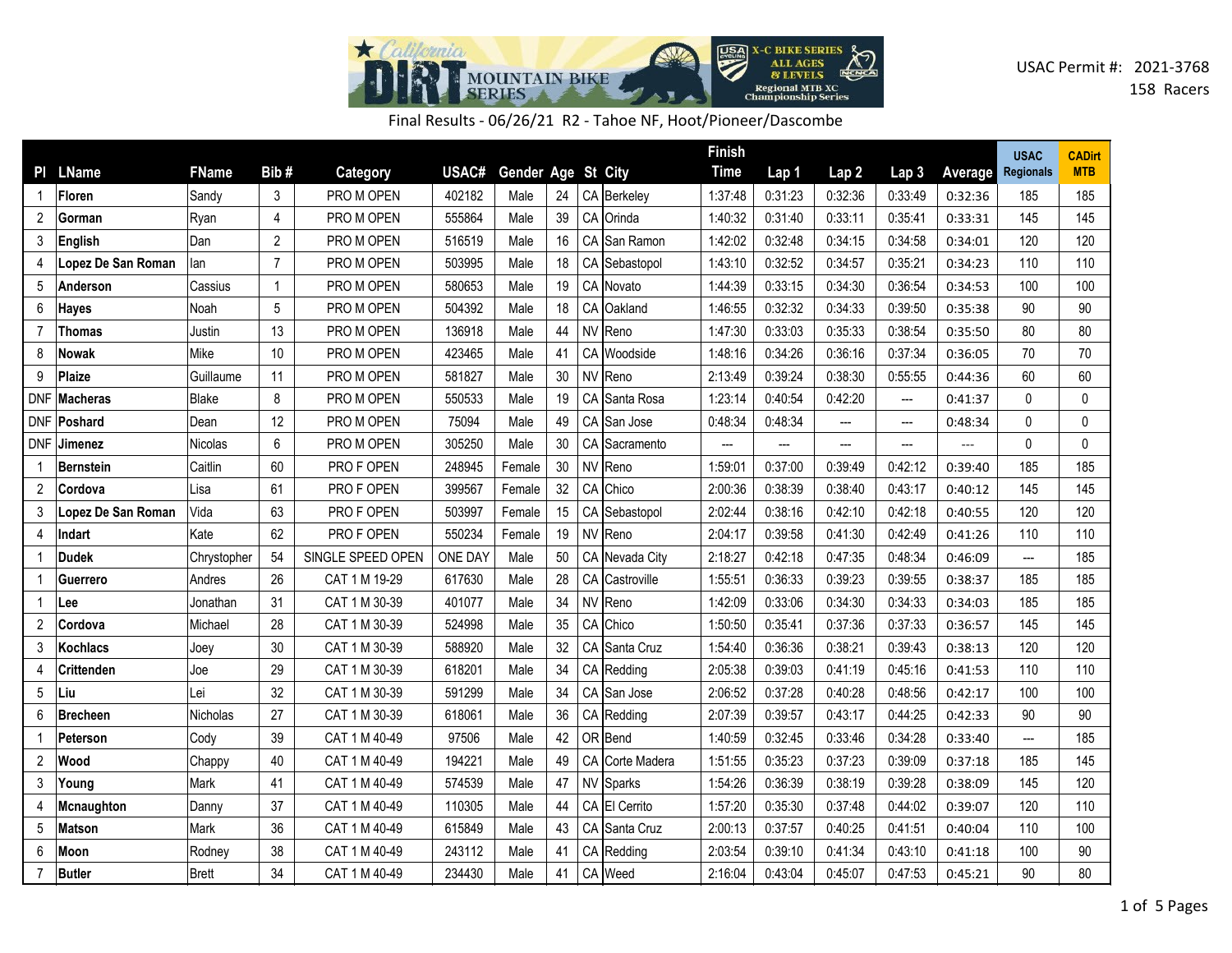

## Final Results - 06/26/21 R2 - Tahoe NF, Hoot/Pioneer/Dascombe

|                | Tercero           | Philip      | 51  | CAT 1 M 50-59    | 396818         | Male   | 51 |    | CA Morgan Hill    | 1:46:15 | 0:34:15 | 0:35:41 | 0:36:19 | 0:35:25 | 185            | 185          |
|----------------|-------------------|-------------|-----|------------------|----------------|--------|----|----|-------------------|---------|---------|---------|---------|---------|----------------|--------------|
| $\overline{2}$ | <b>Hewett</b>     | James       | 47  | CAT 1 M 50-59    | 226388         | Male   | 50 |    | CA Fairfax        | 1:46:17 | 0:34:14 | 0:35:41 | 0:36:22 | 0:35:26 | 145            | 145          |
| 3              | Kirberg           | Marc        | 49  | CAT 1 M 50-59    | 250525         | Male   | 58 |    | CA Greenbrae      | 1:47:49 | 0:34:16 | 0:35:44 | 0:37:49 | 0:35:56 | 120            | 120          |
| 4              | Hynes             | Philip      | 48  | CAT 1 M 50-59    | 169857         | Male   | 50 |    | CA Truckee        | 1:49:06 | 0:34:32 | 0:36:31 | 0:38:03 | 0:36:22 | 110            | 110          |
| 5              | Cooper            | Joe         | 43  | CAT 1 M 50-59    | 50587          | Male   | 54 |    | OR Ashland        | 1:52:49 | 0:37:09 | 0:37:54 | 0:37:46 | 0:37:36 | $\overline{a}$ | 100          |
| 6              | Coughlan          | Duane       | 44  | CAT 1 M 50-59    | 289093         | Male   | 53 |    | CA Corte Madera   | 1:52:59 | 0:36:12 | 0:37:53 | 0:38:54 | 0:37:40 | 100            | 90           |
| 7              | Miers             | Paul        | 50  | CAT 1 M 50-59    | 111682         | Male   | 53 |    | NV Reno           | 1:59:36 | 0:39:17 | 0:39:44 | 0:40:35 | 0:39:52 | 90             | 80           |
| 8              | <b>Alsterlind</b> | Greg        | 42  | CAT 1 M 50-59    | 497714         | Male   | 53 |    | CA San Anselmo    | 2:01:49 | 0:38:55 | 0:41:02 | 0:41:52 | 0:40:36 | 80             | 70           |
| 9              | Fallon            | Ron         | 46  | CAT 1 M 50-59    | 333716         | Male   | 53 | CA | Folsom            | 2:25:15 | 0:38:55 | 1:01:45 | 0:44:35 | 0:48:25 | 70             | 60           |
| <b>DNF</b>     | <b>Ross</b>       | Chuck       | 53  | CAT 1 M 50-59    | 30625          | Male   | 51 |    | CA Grass Valley   | 0:44:26 | 0:44:26 | ---     | ---     | 0:44:26 | ---            | $\mathbf{0}$ |
|                | Warren            | Mike        | 52  | CAT 1 M 60+      | 37286          | Male   | 60 |    | CA Sebastopol     | 2:10:00 | 0:37:53 | 0:40:58 | 0:51:09 | 0:43:20 | 185            | 185          |
|                | Hart              | Sam         | 22  | CAT 1 M Jr 17-18 | 565365         | Male   | 17 |    | NV Reno           | 1:42:10 | 0:33:28 | 0:33:33 | 0:35:09 | 0:34:03 | 185            | 185          |
| 2              | <b>Reeves</b>     | Eliah       | 24  | CAT 1 M Jr 17-18 | 611681         | Male   | 17 |    | CA Rancho Cordova | 1:44:31 | 0:33:29 | 0:34:56 | 0:36:06 | 0:34:50 | 145            | 145          |
| 3              | <b>Seline</b>     | Matt        | 25  | CAT 1 M Jr 17-18 | 543516         | Male   | 16 |    | CA Truckee        | 1:47:22 | 0:33:28 | 0:34:55 | 0:38:59 | 0:35:47 | 120            | 120          |
| 4              | <b>Evans</b>      | Sam         | 20  | CAT 1 M Jr 17-18 | 481693         | Male   | 18 |    | NV Reno           | 1:53:44 | 0:41:12 | 0:36:28 | 0:36:04 | 0:37:55 | 110            | 110          |
| 5              | Delong            | Zackary     | 19  | CAT 1 M Jr 17-18 | 555744         | Male   | 17 |    | NV Sparks         | 1:56:19 | 0:35:04 | 0:38:04 | 0:43:11 | 0:38:46 | 100            | 100          |
| 6              | Falcon            | Joshua      | 21  | CAT 1 M Jr 17-18 | 612434         | Male   | 17 |    | CA Berkeley       | 2:00:38 | 0:37:45 | 0:40:31 | 0:42:22 | 0:40:13 | 90             | 90           |
| 1              | Young             | Benjamin    | 18  | CAT 1 M Jr 15-16 | 569982         | Male   | 16 |    | NV Sparks         | 1:51:15 | 0:36:10 | 0:37:24 | 0:37:41 | 0:37:05 | 185            | 185          |
| 2              | <b>Troyer</b>     | Nate        | 17  | CAT 1 M Jr 15-16 | 550635         | Male   | 14 |    | NV Sparks         | 1:59:18 | 0:36:45 | 0:39:04 | 0:43:29 | 0:39:46 | 145            | 145          |
| 3              | Rawlinson         | Walker      | 16  | CAT 1 M Jr 15-16 | 608553         | Male   | 15 |    | CA Tahoe City     | 1:59:31 | 0:38:00 | 0:41:10 | 0:40:21 | 0:39:50 | 120            | 120          |
|                | Marotto           | Matthew     | 15  | CAT 1 M Jr 15-16 | 605064         | Male   | 16 |    | CA Corte Madera   | 2:01:20 | 0:38:22 | 0:40:55 | 0:42:03 | 0:40:27 | 110            | 110          |
|                | James             | Daphne      | 68  | CAT 1 F 19-29    | 617627         | Female | 23 |    | CA Sausalito      | 2:14:55 | 0:42:07 | 0:45:41 | 0:47:07 | 0:44:58 | 185            | 185          |
| $\overline{2}$ | <b>Curtis</b>     | Ellery      | 67  | CAT 1 F 19-29    | 617534         | Female | 23 |    | VT Waitsfield     | 2:28:45 | 0:44:15 | 0:55:34 | 0:48:56 | 0:49:35 | ---            | 145          |
| 1              | Hart              | Rachel      | 69  | CAT 1 F 40+      | 585170         | Female | 50 |    | NV Reno           | 2:18:07 | 0:42:07 | 0:45:56 | 0:50:04 | 0:46:02 | 185            | 185          |
|                | <b>Dixon</b>      | Mya         | 64  | CAT 1 F Jr 15-18 | 501197         | Female | 17 |    | NV Reno           | 2:06:00 | 0:39:22 | 0:42:45 | 0:43:53 | 0:42:00 | 185            | 185          |
| 2              | Heinemann         | Isabella    | 65  | CAT 1 F Jr 15-18 | 571819         | Female | 18 |    | CA Corte Madera   | 2:10:51 | 0:40:37 | 0:45:12 | 0:45:02 | 0:43:37 | 145            | 145          |
| 3              | Heinemann         | Vaila       | 66  | CAT 1 F Jr 15-18 | 583167         | Female | 17 |    | CA Mill Valley    | 2:19:20 | 0:39:58 | 0:42:44 | 0:56:38 | 0:46:27 | 120            | 120          |
|                | Gaultney          | Louis       | 90  | CAT 2 M 19-29    | ONE DAY        | Male   | 22 |    | CA Sacramento     | 1:24:16 | 0:43:07 | 0:41:09 | ---     | 0:42:08 | $---$          | 185          |
| 2              | Bonilla           | Christopher | 89  | CAT 2 M 19-29    | 493811         | Male   | 21 |    | CA San Jose       | 1:28:19 | 0:43:33 | 0:44:46 | ---     | 0:44:09 | 185            | 145          |
| 1              | Liversidge        | Freddie     | 96  | CAT 2 M 30-39    | 335566         | Male   | 32 |    | CA Novato         | 1:15:19 | 0:36:43 | 0:38:36 | ---     | 0:37:39 | 185            | 185          |
| 2              | <b>Martel Dye</b> | Jason       | 97  | CAT 2 M 30-39    | 310948         | Male   | 33 |    | CA Sacramento     | 1:16:29 | 0:37:06 | 0:39:23 | ---     | 0:38:14 | 145            | 145          |
| 3              | Wild              | Benjamin    | 102 | CAT 2 M 30-39    | <b>ONE DAY</b> | Male   | 30 |    | CA Scotts Valley  | 1:17:48 | 0:38:03 | 0:39:45 | ---     | 0:38:54 | ---            | 120          |
| 4              | Walstad           | Justin      | 101 | CAT 2 M 30-39    | 547225         | Male   | 37 |    | CA Loomis         | 1:20:20 | 0:39:32 | 0:40:48 | ---     | 0:40:10 | 120            | 110          |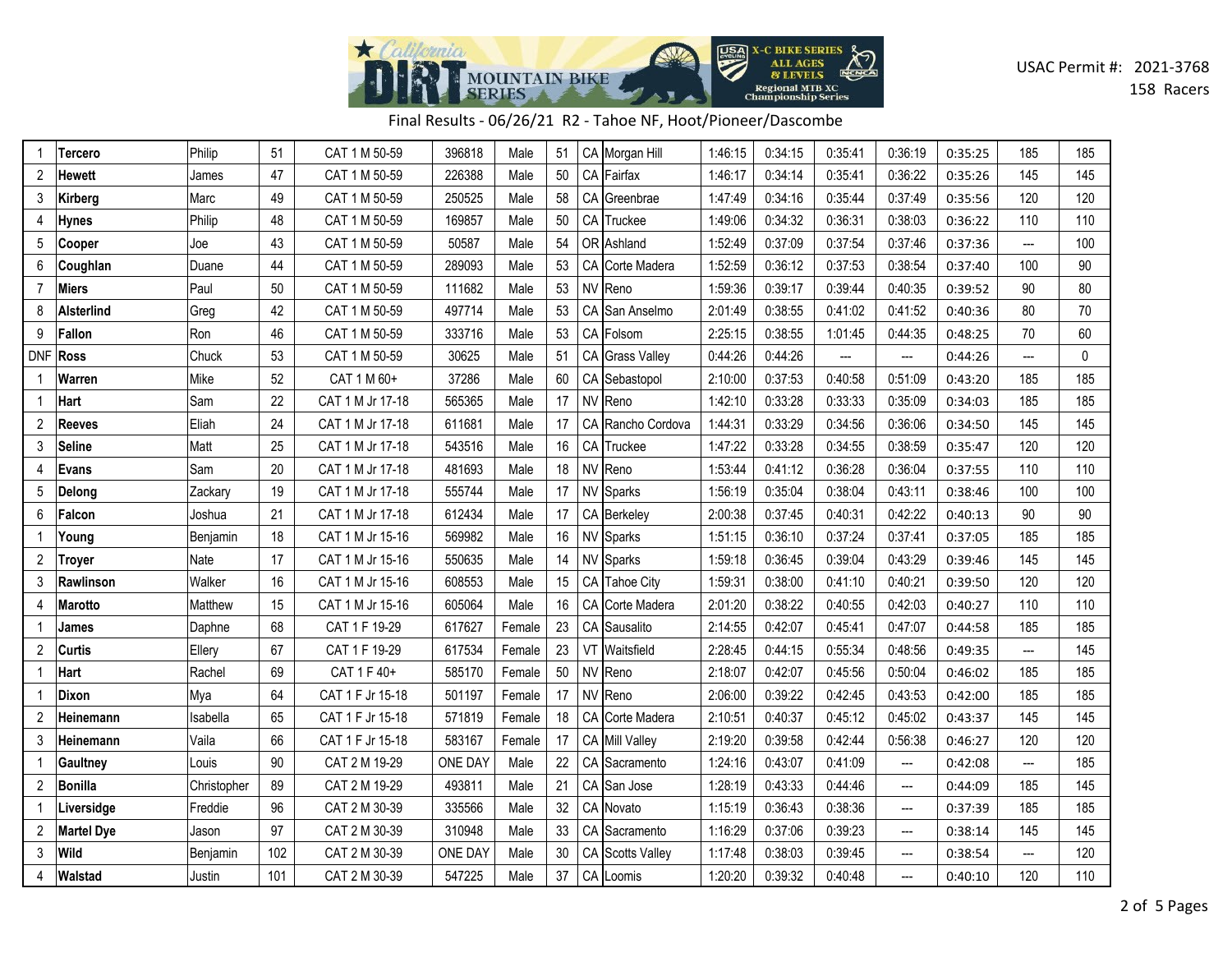

| Final Results - 06/26/21 R2 - Tahoe NF, Hoot/Pioneer/Dascombe |  |  |  |
|---------------------------------------------------------------|--|--|--|
|---------------------------------------------------------------|--|--|--|

| 5              | <b>Beltrán</b>   | Alejandro      | 92  | CAT 2 M 30-39    | 615823         | Male | 39 | NV Dayton        | 1:28:46 | 0:43:33 | 0:45:13 | $\overline{a}$           | 0:44:23 | 110                      | 100 |
|----------------|------------------|----------------|-----|------------------|----------------|------|----|------------------|---------|---------|---------|--------------------------|---------|--------------------------|-----|
| 6              | Grover           | Micah          | 94  | CAT 2 M 30-39    | 579996         | Male | 37 | NV Reno          | 1:33:21 | 0:45:28 | 0:47:54 | $\frac{1}{2}$            | 0:46:41 | 100                      | 90  |
| 7              | Mckaskey         | Jonathan       | 98  | CAT 2 M 30-39    | 523908         | Male | 37 | CA Livermore     | 1:44:50 | 0:51:01 | 0:53:49 | ---                      | 0:52:25 | 90                       | 80  |
| 8              | Hoang            | Jason          | 95  | CAT 2 M 30-39    | ONE DAY        | Male | 34 | CA Fremont       | 2:02:23 | 0:57:25 | 1:04:58 | $---$                    | 1:01:11 | ---                      | 70  |
| 1              | Jupp             | Peter          | 110 | CAT 2 M 40-49    | 494925         | Male | 41 | CA Pleasanton    | 1:16:18 | 0:37:19 | 0:38:59 | ---                      | 0:38:09 | 185                      | 185 |
| $\overline{2}$ | <b>Bennett</b>   | lan            | 105 | CAT 2 M 40-49    | <b>ONE DAY</b> | Male | 40 | CA Nevada City   | 1:19:47 | 0:39:01 | 0:40:46 | ---                      | 0:39:54 | 145                      | 145 |
| 3              | <b>Sizelove</b>  | Andrew         | 114 | CAT 2 M 40-49    | ONE DAY        | Male | 41 | NV Reno          | 1:21:07 | 0:40:00 | 0:41:07 | $\overline{\phantom{a}}$ | 0:40:33 | ---                      | 120 |
| 4              | Atienza          | Christopher    | 103 | CAT 2 M 40-49    | 577088         | Male | 43 | CA Pittsburg     | 1:23:04 | 0:40:48 | 0:42:16 | $---$                    | 0:41:32 | 120                      | 110 |
| 5              | Goldman          | Edward         | 108 | CAT 2 M 40-49    | 530215         | Male | 43 | CA Nevada City   | 1:23:57 | 0:41:01 | 0:42:56 | ---                      | 0:41:59 | 110                      | 100 |
| 6              | Nieman           | Anthony        | 99  | CAT 2 M 40-49    | ONE DAY        | Male | 40 | CA Truckee       | 1:26:14 | 0:42:25 | 0:43:49 | $\hspace{0.05cm} \ldots$ | 0:43:07 | ---                      | 90  |
| 7              | Tupaz            | Rozel          | 115 | CAT 2 M 40-49    | 269119         | Male | 45 | CA Pleasanton    | 1:27:05 | 0:44:38 | 0:42:27 | ---                      | 0:43:32 | 100                      | 80  |
| 8              | Nguyen           | Huy            | 112 | CAT 2 M 40-49    | ONE DAY        | Male | 49 | CA Grass Valley  | 1:28:55 | 0:43:32 | 0:45:23 | $---$                    | 0:44:28 | ---                      | 70  |
| 9              | <b>Beckstead</b> | Aaron          | 104 | CAT 2 M 40-49    | <b>ONE DAY</b> | Male | 44 | CA Lower Lake    | 1:29:43 | 0:43:40 | 0:46:03 | ---                      | 0:44:51 | ---                      | 60  |
| 10             | Icanberry        | Ryan           | 109 | CAT 2 M 40-49    | ONE DAY        | Male | 40 | NV Reno          | 1:30:21 | 0:44:27 | 0:45:54 | ---                      | 0:45:11 | ---                      | 50  |
| 11             | Gaultney         | <b>Brian</b>   | 107 | CAT 2 M 40-49    | ONE DAY        | Male | 49 | CA Sacramento    | 1:38:45 | 0:47:12 | 0:51:33 | ---                      | 0:49:22 | ---                      | 40  |
| 12             | Chang            | Haoming        | 93  | CAT 2 M 40-49    | ONE DAY        | Male | 40 | CA Albany        | 1:42:18 | 0:50:26 | 0:51:52 | $---$                    | 0:51:09 | ---                      | 30  |
| <b>DNF</b>     | <b>Davis</b>     | Tracy          | 106 | CAT 2 M 40-49    | <b>ONE DAY</b> | Male | 48 | CA Nevada City   | 0:53:04 | 0:53:04 | ---     | ---                      | 0:53:04 | ---                      | 0   |
|                | Rawlinson        | Glenn          | 121 | CAT 2 M 50-59    | 167473         | Male | 50 | CA Menlo Park    | 1:17:26 | 0:38:12 | 0:39:14 | $---$                    | 0:38:43 | 185                      | 185 |
| 2              | Jones            | Geoff          | 120 | CAT 2 M 50-59    | ONE DAY        | Male | 57 | CA Fairfax Caa   | 1:18:06 | 0:39:04 | 0:39:02 | $---$                    | 0:39:03 | ---                      | 145 |
| 3              | Wilson           | Cliff          | 123 | CAT 2 M 50-59    | 580291         | Male | 59 | CA Newcastle     | 1:21:34 | 0:40:41 | 0:40:53 | ---                      | 0:40:47 | 145                      | 120 |
| 4              | Accetta          | Alex           | 118 | CAT 2 M 50-59    | ONE DAY        | Male | 51 | CA Stanford      | 1:22:39 | 0:40:21 | 0:42:18 | $\hspace{0.05cm} \ldots$ | 0:41:19 | $\overline{\phantom{a}}$ | 110 |
| 5              | Ro               | Kenneth        | 122 | CAT 2 M 50-59    | 544855         | Male | 53 | CA Castro Valley | 1:35:40 | 0:47:59 | 0:47:41 | $\overline{\phantom{a}}$ | 0:47:50 | 110                      | 100 |
| 6              | Ball             | Simon          | 119 | CAT 2 M 50-59    | <b>ONE DAY</b> | Male | 56 | CA San Francisco | 1:44:59 | 0:47:52 | 0:57:07 | ---                      | 0:52:30 | ---                      | 90  |
|                | Seivert          | John           | 128 | CAT 2 M 60+      | 212792         | Male | 61 | CA Grass Valley  | 1:27:25 | 0:43:43 | 0:43:42 | ---                      | 0:43:43 | 185                      | 185 |
| 2              | Falvey           | Paul           | 126 | CAT 2 M 60+      | 11212          | Male | 64 | CA Grass Valley  | 1:29:09 | 0:43:52 | 0:45:17 | ---                      | 0:44:35 | 145                      | 145 |
| 3              | Wood             | Thomas         | 129 | CAT 2 M 60+      | 175841         | Male | 64 | CA Grass Valley  | 1:32:31 | 0:45:29 | 0:47:02 | $\hspace{0.05cm} \ldots$ | 0:46:15 | 120                      | 120 |
| 4              | Lyndon           | Andrew         | 127 | CAT 2 M 60+      | <b>ONE DAY</b> | Male | 60 | CA Berkeley      | 1:38:45 | 0:48:06 | 0:50:39 | $\overline{a}$           | 0:49:22 | ---                      | 110 |
| 5              | Cruz             | Edward         | 124 | CAT 2 M 60+      | 239696         | Male | 62 | CA Penn Valley   | 1:45:45 | 0:50:57 | 0:54:48 | $\hspace{0.05cm} \ldots$ | 0:52:52 | 110                      | 100 |
| 6              | Dahlberg         | Bary           | 125 | CAT 2 M 60+      | 8509           | Male | 70 | CA Truckee       | 1:58:52 | 0:59:07 | 0:59:45 | $\overline{\phantom{a}}$ | 0:59:26 | 100                      | 90  |
| 1              | <b>Beckstead</b> | Steven         | 82  | CAT 2 M Jr 15-18 | <b>ONE DAY</b> | Male | 17 | CA Lower Lake    | 1:15:12 | 0:36:31 | 0:38:41 | $\hspace{0.05cm} \ldots$ | 0:37:36 | ---                      | 185 |
| 2              | Card             | <b>Bennett</b> | 83  | CAT 2 M Jr 15-18 | 606022         | Male | 16 | NV Carson City   | 1:16:26 | 0:37:35 | 0:38:51 | ---                      | 0:38:13 | 185                      | 145 |
| 3              | Soliven          | Sean           | 87  | CAT 2 M Jr 15-18 | ONE DAY        | Male | 17 | CA Folsom        | 1:19:26 | 0:38:32 | 0:40:54 | $\overline{a}$           | 0:39:43 | ---                      | 120 |
| 4              | Marovich         | Michael        | 85  | CAT 2 M Jr 15-18 | 607701         | Male | 17 | CA Rocklin       | 1:22:44 | 0:40:02 | 0:42:42 | ---                      | 0:41:22 | 145                      | 110 |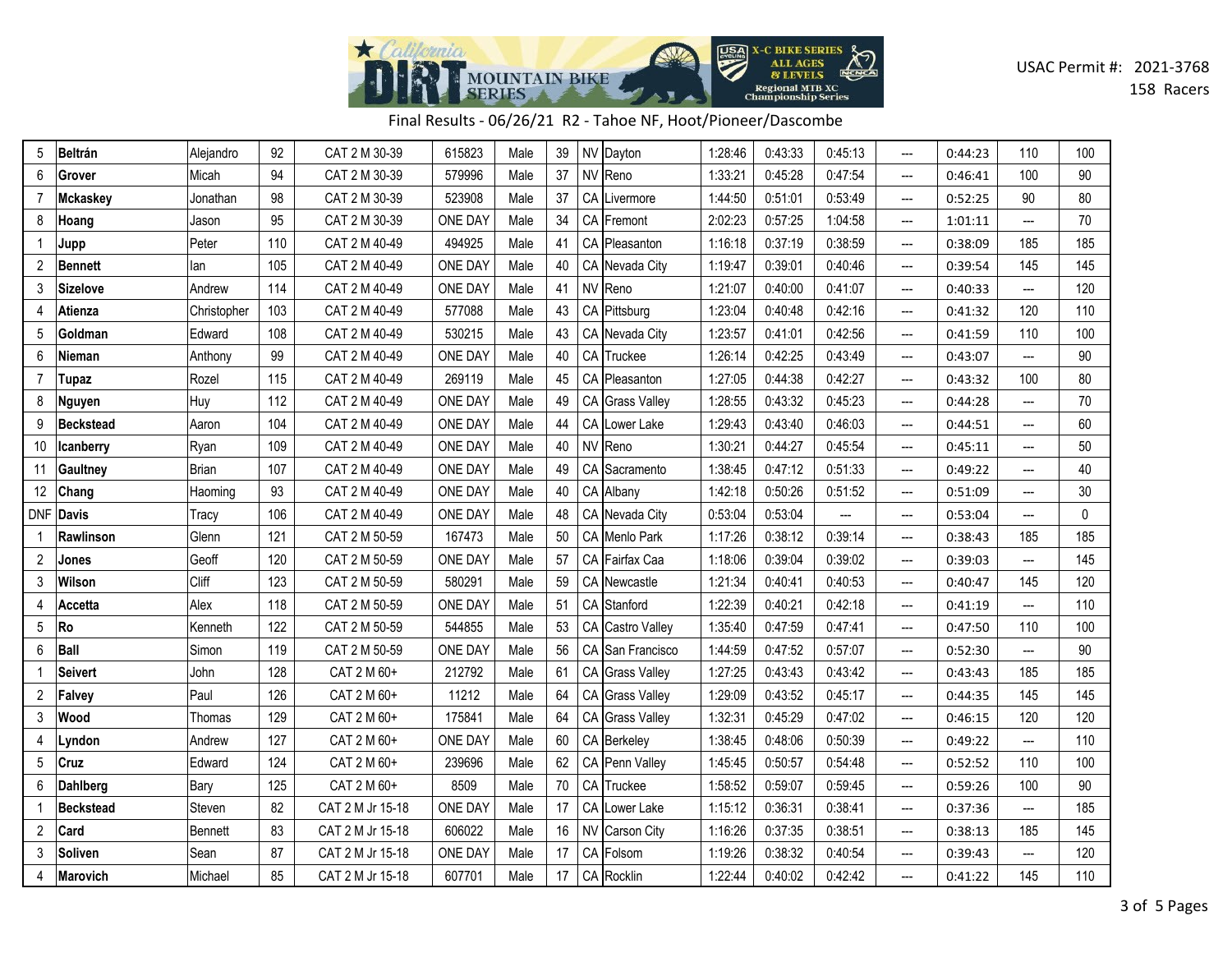

| Final Results - 06/26/21 R2 - Tahoe NF, Hoot/Pioneer/Dascombe |  |  |
|---------------------------------------------------------------|--|--|
|---------------------------------------------------------------|--|--|

| 5              | Ashby            | Gavin     | 81  | CAT 2 M Jr 15-18       | 573281         | Male   | 14 | NV        | Sparks              | 1:23:02 | 0:39:27 | 0:43:35                  |                          | 0:41:31 | 120                      | 100 |
|----------------|------------------|-----------|-----|------------------------|----------------|--------|----|-----------|---------------------|---------|---------|--------------------------|--------------------------|---------|--------------------------|-----|
| 6              | Peachey          | James     | 86  | CAT 2 M Jr 15-18       | 618146         | Male   | 15 |           | NV Reno             | 1:23:52 | 0:42:31 | 0:41:21                  | ---                      | 0:41:56 | 110                      | 90  |
| 7              | <b>Hippert</b>   | Peter     | 84  | CAT 2 M Jr 15-18       | 524243         | Male   | 17 |           | NV Sparks           | 1:29:16 | 0:44:40 | 0:44:36                  | ---                      | 0:44:38 | 100                      | 80  |
| 8              | Velarde          | Diego     | 88  | CAT 2 M Jr 15-18       | ONE DAY        | Male   | 15 |           | CA Grass Valley     | 1:29:59 | 0:42:35 | 0:47:24                  | ---                      | 0:45:00 | ---                      | 70  |
|                | <b>Dunkle</b>    | Jeffery   | 149 | CLYDESDALE OPEN        | ONE DAY        | Male   | 51 |           | CA Auburn           | 1:28:21 | 0:43:30 | 0:44:52                  | $\overline{a}$           | 0:44:11 | ---                      | 185 |
| 2              | Card             | Keith     | 148 | <b>CLYDESDALE OPEN</b> | ONE DAY        | Male   | 48 |           | NV Carson City      | 1:42:22 | 0:49:46 | 0:52:36                  | ---                      | 0:51:11 | $\overline{\phantom{a}}$ | 145 |
|                | Willoughby       | April     | 143 | CAT 2 F 30-39          | 424709         | Female | 35 |           | CA Auburn           | 1:29:49 | 0:44:22 | 0:45:27                  | ---                      | 0:44:54 | 185                      | 185 |
| 2              | Nielsen          | Haley     | 142 | CAT 2 F 30-39          | 501804         | Female | 32 |           | CA San Francisco    | 1:34:19 | 0:46:35 | 0:47:44                  | ---                      | 0:47:09 | 145                      | 145 |
| 3              | Kress            | Lauren    | 141 | CAT 2 F 30-39          | ONE DAY        | Female | 33 | CA        | <b>Grass Valley</b> | 1:37:50 | 0:46:55 | 0:50:55                  | ---                      | 0:48:55 | ---                      | 120 |
| 1              | Kroboth          | Lori      | 147 | CAT 2 F 40+            | ONE DAY        | Female | 50 |           | NV Carson City      | 1:37:13 | 0:47:07 | 0:50:06                  | ---                      | 0:48:36 | $\overline{\phantom{a}}$ | 185 |
| 2              | <b>Bermudez</b>  | Rebekah   | 145 | CAT 2 F 40+            | 512274         | Female | 40 |           | CA Oakland          | 1:40:50 | 0:50:44 | 0:50:06                  | $---$                    | 0:50:25 | 185                      | 145 |
| 3              | <b>Barbier</b>   | Sophie    | 144 | CAT 2 F 40+            | 304031         | Female | 59 | CA        | Palo Alto           | 1:45:41 | 0:50:43 | 0:54:58                  | ---                      | 0:52:50 | 145                      | 120 |
| 4              | <b>Buck</b>      | Jana      | 146 | CAT 2 F 40+            | 576106         | Female | 44 | <b>NV</b> | Reno                | 1:51:52 | 0:53:53 | 0:57:59                  | $---$                    | 0:55:56 | 120                      | 110 |
| 1              | Epsteyn          | Hannah    | 136 | CAT 2 F Jr 15-18       | 555644         | Female | 9  |           | NV Reno             | 1:24:45 | 0:41:11 | 0:43:34                  | ---                      | 0:42:22 | 185                      | 185 |
| 2              | Tupaz            | Shantelle | 138 | CAT 2 F Jr 15-18       | 493588         | Female | 14 |           | CA Pleasanton       | 1:26:39 | 0:41:55 | 0:44:44                  | ---                      | 0:43:20 | 145                      | 145 |
| 3              | Oster            | Zoey      | 137 | CAT 2 F Jr 15-18       | 593392         | Female | 17 |           | NV Sparks           | 1:32:20 | 0:44:47 | 0:47:34                  | ---                      | 0:46:10 | 120                      | 120 |
| 4              | Young            | Hannah    | 139 | CAT 2 F Jr 15-18       | 592337         | Female | 16 |           | NV Carson City      | 1:50:01 | 0:52:36 | 0:57:25                  | $\frac{1}{2}$            | 0:55:00 | 110                      | 110 |
| 5              | <b>Buck</b>      | Ellie     | 135 | CAT 2 F Jr 15-18       | 576107         | Female | 17 |           | NV Reno             | 1:51:48 | 0:53:55 | 0:57:53                  | $\overline{\phantom{a}}$ | 0:55:54 | 100                      | 100 |
|                | Krogh            | Decker    | 151 | CAT 3 M 19-29          | 335748         | Male   | 18 |           | CA Nevada City      | 0:38:42 | 0:38:42 | $\hspace{0.05cm} \ldots$ | $\overline{a}$           | 0:38:42 | 185                      | 185 |
| $\overline{2}$ | Ponte            | David     | 165 | CAT 3 M 19-29          | <b>ONE DAY</b> | Male   | 27 |           | NV Reno             | 0:44:47 | 0:44:47 | $\overline{\phantom{a}}$ | ---                      | 0:44:47 | ---                      | 145 |
|                | Norskog          | Max       | 152 | CAT 3 M 30-39          | ONE DAY        | Male   | 38 |           | CA Nevada City      | 0:38:00 | 0:38:00 | $\hspace{0.05cm} \ldots$ | ---                      | 0:38:00 | $\hspace{0.05cm} \ldots$ | 185 |
| 1              | Hellen           | Andrew    | 155 | CAT 3 M 40-49          | ONE DAY        | Male   | 43 |           | NV Reno             | 0:40:34 | 0:40:34 | ---                      | ---                      | 0:40:34 | ---                      | 185 |
| 2              | Slusher          | David     | 157 | CAT 3 M 40-49          | ONE DAY        | Male   | 41 |           | NV Reno             | 0:45:05 | 0:45:05 | ---                      | ---                      | 0:45:05 | ---                      | 145 |
| 3              | <b>Backstrom</b> | Zebadiah  | 154 | CAT 3 M 40-49          | ONE DAY        | Male   | 43 |           | CA Red Bluff        | 0:51:02 | 0:51:02 | $\hspace{0.05cm} \ldots$ | $\overline{\phantom{a}}$ | 0:51:02 | ---                      | 120 |
| 4              | <b>Sheckells</b> | Dave      | 156 | CAT 3 M 40-49          | 100468         | Male   | 46 |           | CA Sacramento       | 1:03:53 | 1:03:53 | $\overline{\phantom{a}}$ | ---                      | 1:03:53 | 185                      | 110 |
| 1              | Keeler           | Kirk      | 159 | CAT 3 M 50-59          | <b>ONE DAY</b> | Male   | 51 |           | CA Nevada City      | 0:44:27 | 0:44:27 | $\overline{\phantom{a}}$ | ---                      | 0:44:27 | ---                      | 185 |
| 2              | White            | Harley    | 160 | CAT 3 M 50-59          | ONE DAY        | Male   | 55 | CA        | Sacramento          | 1:08:08 | 1:08:08 | ---                      | $\overline{a}$           | 1:08:08 | ---                      | 145 |
|                | Fraley           | Aiden     | 171 | CAT 3 M Jr 15-18       | 607476         | Male   | 16 |           | CA Sebastopol       | 0:37:52 | 0:37:52 | $\hspace{0.05cm} \ldots$ | ---                      | 0:37:52 | 185                      | 185 |
| 2              | <b>Fuselier</b>  | Duke      | 172 | CAT 3 M Jr 15-18       | 614952         | Male   | 14 |           | NV Reno             | 0:38:27 | 0:38:27 | $\overline{\phantom{a}}$ | ---                      | 0:38:27 | 145                      | 145 |
| 3              | <b>Marroquin</b> | Oscar     | 174 | CAT 3 M Jr 15-18       | 613469         | Male   | 17 |           | NV Sparks           | 0:40:56 | 0:40:56 | $\overline{\phantom{a}}$ | ---                      | 0:40:56 | 120                      | 120 |
| 4              | Obrien           | Matthew   | 175 | CAT 3 M Jr 15-18       | 614386         | Male   | 14 | <b>NV</b> | Reno                | 0:41:49 | 0:41:49 | $\overline{\phantom{a}}$ | $\overline{a}$           | 0:41:49 | 110                      | 110 |
| 5              | <b>Giles</b>     | Zack      | 173 | CAT 3 M Jr 15-18       | 609086         | Male   | 15 |           | NV Reno             | 0:51:40 | 0:51:40 | $\overline{\phantom{a}}$ | $---$                    | 0:51:40 | 100                      | 100 |
| 6              | <b>Sheckells</b> | Basilio   | 176 | CAT 3 M Jr 15-18       | <b>ONE DAY</b> | Male   | 16 |           | CA Sacramento       | 0:58:51 | 0:58:51 | ---                      | $\overline{a}$           | 0:58:51 | ---                      | 90  |